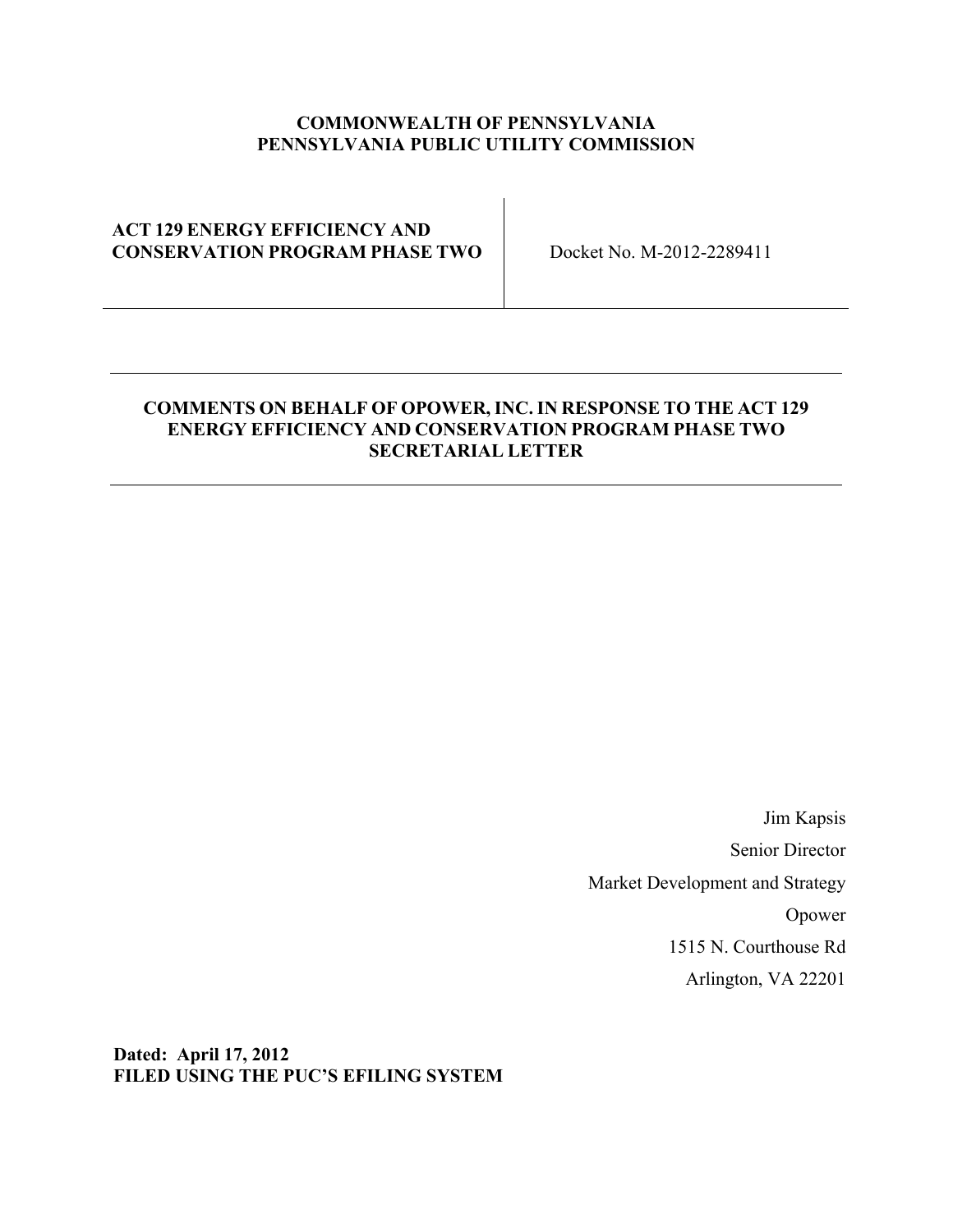### **COMMONWEALTH OF PENNSYLVANIA PENNSYLVANIA PUBLIC UTILITY COMMISSION**

### **ACT 129 ENERGY EFFICIENCY AND CONSERVATION PROGRAM PHASE TWO Docket No. M-2012-2289411**

## **COMMENTS ON BEHALF OF ENERNOC, INC. IN RESPONSE TO THE ACT 129 ENERGY EFFICIENCY AND CONSERVATION PROGRAM PHASE TWO SECRETARIAL LETTER**

AND NOW COMES, **Opower, Inc.** ("Opower"), for the purpose of these "Comments" with respect to this proceeding before the Commonwealth of Pennsylvania Public Utility Commission ("PUC" or the "Commission") pursuant to 52 Pa. Code §§ 5.71-5.74. In support of this docket, Opower avers the following:

1. Opower is a behavioral energy efficiency and smart grid software company. Opower currently works with over 65 utilities in 24 states, including Pennsylvania, to deliver energy- and billsaving information to more than 10 million households across the United States and United Kingdom. By providing customers with better information on their energy use and personalized energy saving advice, Opower motivates customers to use less energy and save money on their monthly bills.

In Pennsylvania, Opower's Home Energy Reports program already reaches 100,000 PPL customers and will soon reach First Energy customers as well. The program consistently motivates customers to save an average of 1.4-3.3% on their energy bills and has been measured and verified independently by a dozen consultants and economists across multiple geographies.<sup>1</sup> At a cost of \$0.03 – \$0.05 per kWh saved, the Opower program is among the most cost effective

 $1$  Allcott, Hunt. 2011. "Social norms and energy conservation." Journal of Public Economics.

<sup>&</sup>lt;sup>2</sup> Custom Measure M&V Protocol: PPL Electric's Opower Energy Education Program.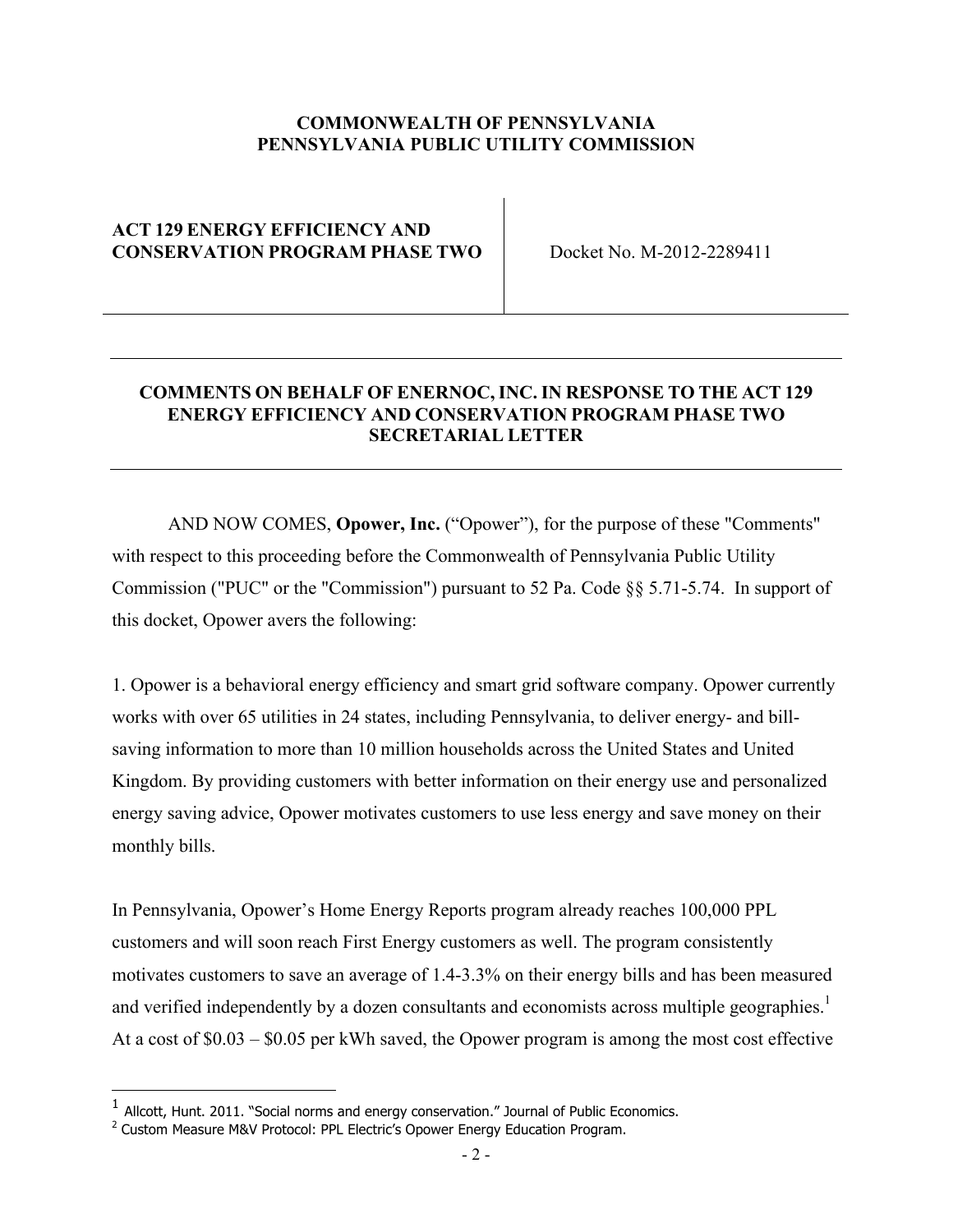programs in the residential energy efficiency market. In 2010, GDS Associates approved a custom protocol for evaluation, measurement, and verification of behavior-based programs administered by PPL Electric Utilities<sup>2</sup>.

2. Opower operates specifically in the Commonwealth of Pennsylvania as a Conservation Services Provider, providing residential households with behavioral energy efficiency services. On April 3, 2012, in Docket A-2009-2096837, the PUC approved Opower's Application to reregister as an Act 129 Conservation Services Provider.

3. On March 1, 2012, a Secretarial Letter was entered in this proceeding seeking comment on a number of important topics that will be instrumental in designing and implementing any future phase of EE&C Programs.

4. On March 17, 2012, the Secretarial Letter was published in the PA Bulletin.

5. Opower would like to submit the following Comments in response to the questions posed in the Secretarial Letter.

6. All correspondence and pleadings in this docket should be directed to:

Jim Kapsis Senior Director, Market Development and Strategy Opower 1515 N. Courthouse Rd Arlington, VA 22201 Jim.kapsis@opower.com

Rachel Gold Regulatory Affairs Analyst Opower 1515 N. Courthouse Rd Arlington, VA 22201 Rachel.gold@opower.com

<sup>!!!!!!!!!!!!!!!!!!!!!!!!!!!!!!!!!!!!!!!!!!!!!!!!!!!!!!!</sup> <sup>2</sup> Custom Measure M&V Protocol: PPL Electric's Opower Energy Education Program.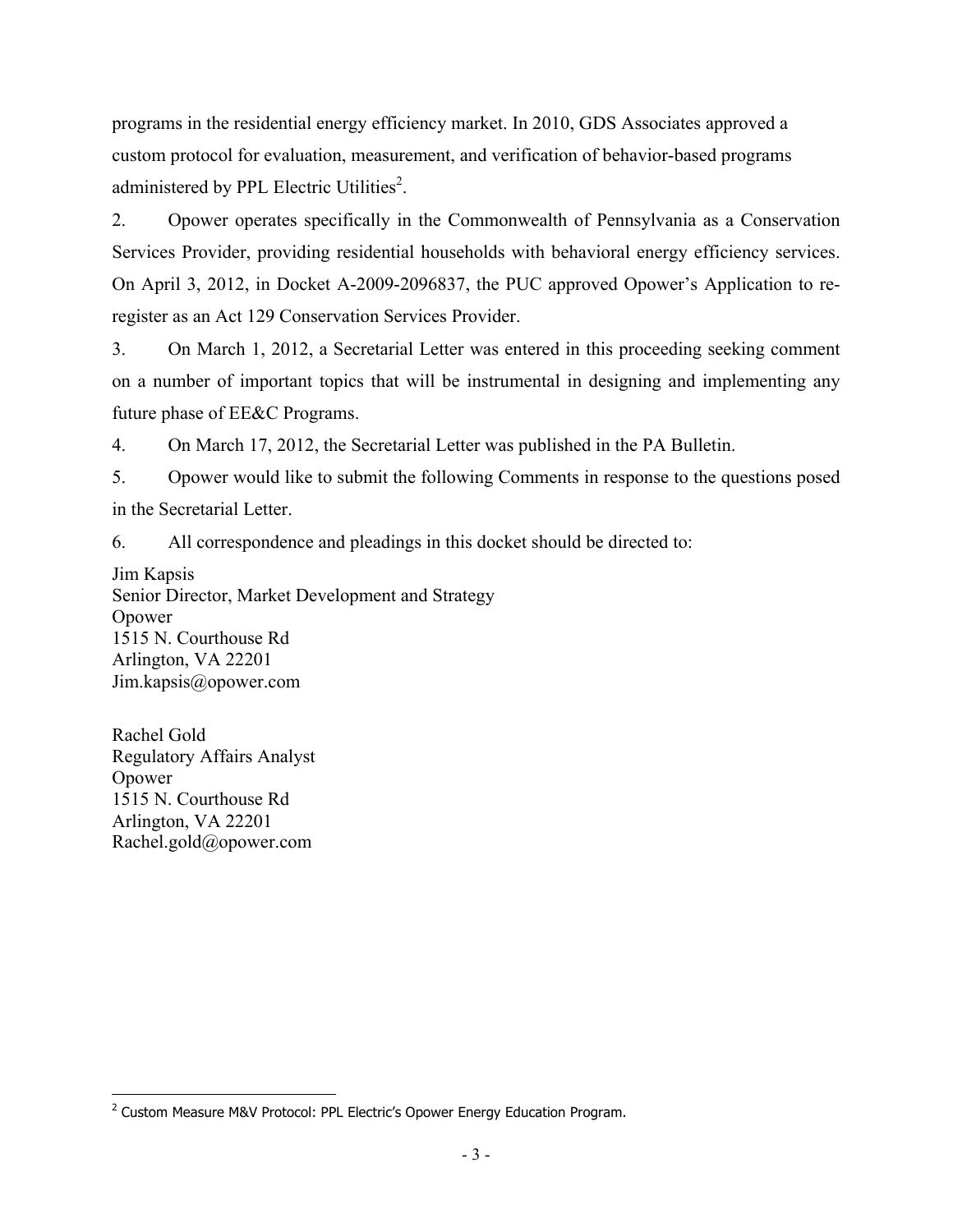## **COMMENTS TO THE ACT 129 ENERGY EFFICIENCY & CONSERVATION PROGRAM PHASE TWO SECRETARIAL LETTER**

Opower appreciates the opportunity to submit comments on the Act 129 Energy Efficiency and Conservation Program Phase Two Secretarial Letter. Opower is a member of the Keystone Energy Efficiency Alliance (KEEA), and generally supports their comments, but offers additional comments here to supplement the record in advance of the Tentative Order.

Opower offers comments focused on the following topics in the Secretarial Letter, identified based upon their numbering in the letter. In addition, Opower offers comments on key issues and topics not addressed in the Secretarial Letter.

## **I. Priority Issues:**

- **A.** Set Clear Cumulative Goals with Interim Annual Targets (not in Secretarial Letter)
- **B.** Length of second EE&C Program (Issue #2)

## **II. Additional Issues:**

- **C.** Planning Timeline (Issue #1)
- **D.** Performance Incentives (not in Secretarial Letter)
- **E.** Inclusion of a DR Curtailment Program (Issue #3)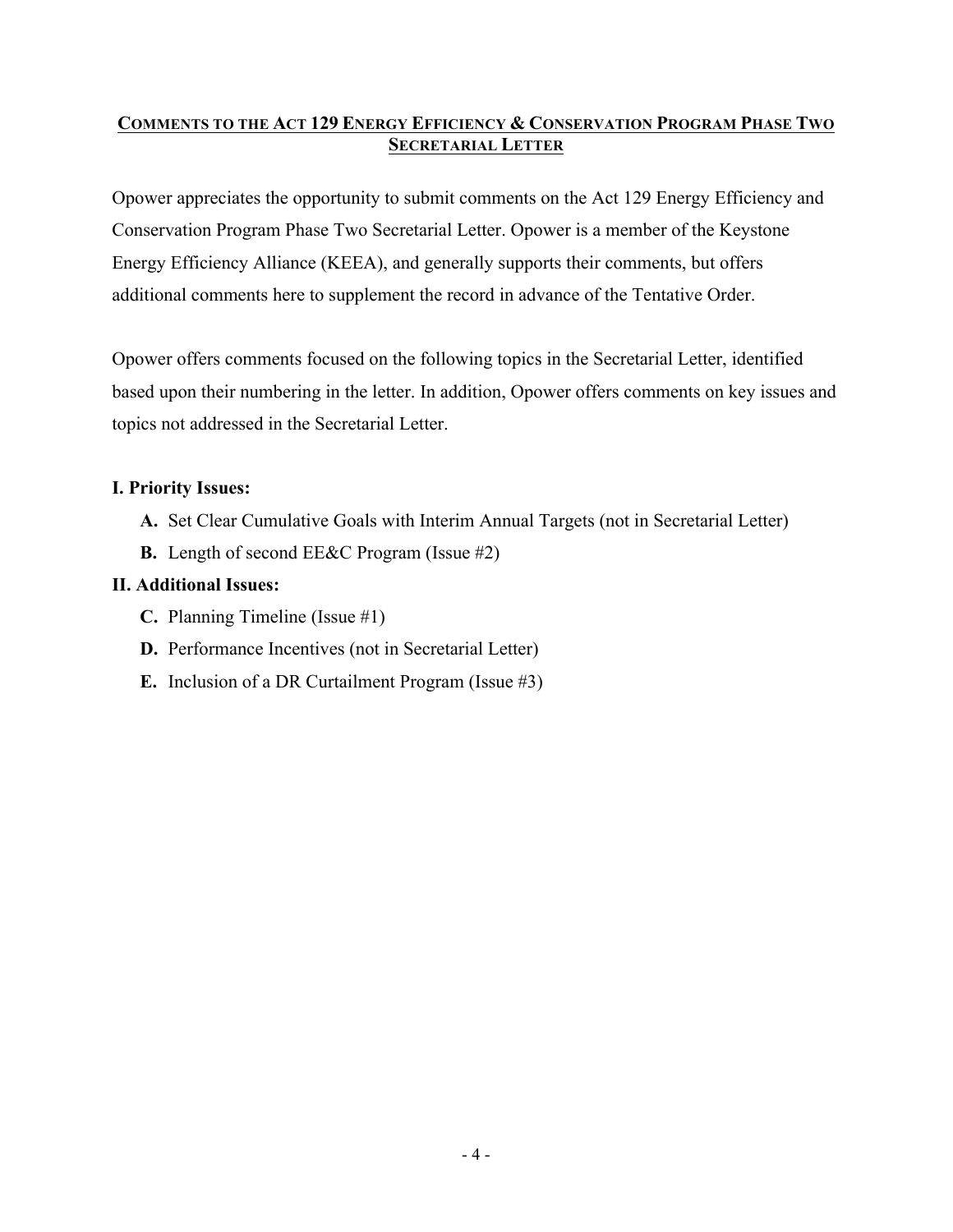### **I. Priority Issues**

### **A. Set Clear Cumulative Goals with Interim Annual Targets**

As noted in the Secretarial Letter, Act 129 directs the Commission to set new incremental consumption and peak demand reductions, if the benefits of the Program and plans exceed the  $costs.<sup>3</sup>$ 

Opower encourages the Commission to clarify that the energy efficiency goals in Phase 2 will be cumulative, and to require EDCs to demonstrate and report on their consistent progress towards achieving the overall cumulative reduction goals, in addition to reporting on yearly goals. Cumulative goals measure the total energy savings accrued over a given time frame, such as the total length of a compliance period, due to energy efficiency measures installed or implemented during that period. In contrast, incremental annual savings goals measure the energy savings achieved in a specific year. Cumulative goals ensure that the total energy savings intended are achieved in the compliance period, while annual incremental goals ensure that such savings occur on a consistent and steady basis. Cumulative goals augmented by clear annuals goals are consistent with the legislative intent of Act 129, and are a hallmark of successful energy efficiency resource standards in other states.

## **1. The Phase II Implementation Order should provide greater specificity on the goals to ensure expectations are clear for market participants**

Opower requests that the forthcoming Phase II implementation order provide more clarity than the January 2009 Implementation Order on the definition of the goals. Our understanding is that the intent of Act 129 was to achieve cumulative savings of 3% measured across the period with annual incremental goals, which would be consistent with EERS best practices across the country. The Commission's Implementation Order from January 2009 largely follows the structure of Act 129, which established a 1% goal by May 2011 and 3% goal by May 2013. As a result, the implementation was silent on expectations for savings in the middle year (i.e. 2011- 2012) and did not clearly articulate the expectation of a cumulative savings goal for the period:

<sup>!!!!!!!!!!!!!!!!!!!!!!!!!!!!!!!!!!!!!!!!!!!!!!!!!!!!!!!</sup>  $3$  See 66 Pa.C.S. §§ 2806.1(c) and (d).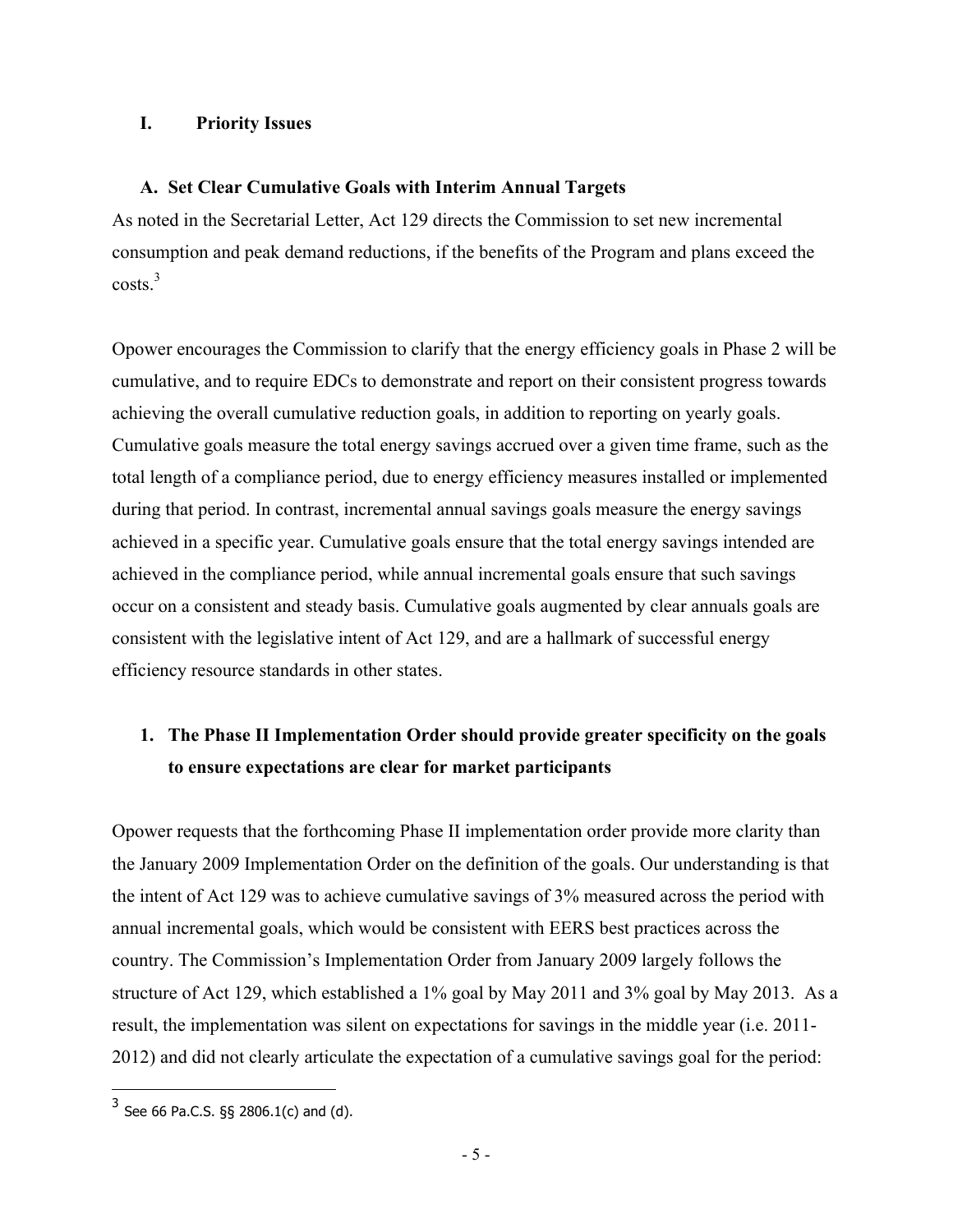Each EDC subject to the Act is directed to file with the Commission, within 45 days after May 31, 2011, and after May 31, 2013, (at the EDC's EE&C plan docket, and serving the parties to that docket) information documenting their consumption reductions for June 1, 2010, through May 31, 2011, and for June 1, 2012, through May 31, 2013, respectively. This filing must provide total savings and savings by class of customer.<sup>4</sup>

Opower is concerned that this order does not give clear direction to market participants regarding expectations for savings in between program years 1 and 3. As illustrated in Figure 1 below, the EDCs are required to demonstrate savings for '12-'13, but not '11-'12. If we assume 1000 GWh of savings in year 1, 2000 GWh of savings in year 2 and 3000 GWh of savings in year 3, the expected savings for the compliance period would be 6000 GWh.

Without additional clarity in the phase 2 implementation order, it is possible that an EDC could reduce investment in energy efficiency in year 2, and then ramp back up in year 3 in order to meet the final goal, leading to less total energy savings for ratepayers. Thus, rather than achieving 6000 GWh of saving over the three years, EDCs could save somewhere between 4000 GWh (Year  $1 +$  Year 3) and 6000 GWh (Year  $1 +$  Year  $2 +$  Year 3). The current structure ensures that the savings from energy efficiency measures with measure lives of more than a year count towards the existing compliance goals. However, there is a risk of missed savings for measures with a shorter measure life, like behavioral programs, because EDCs would only be required to run them in the compliance year to count for savings. This would lead to lower cumulative savings achieved during the compliance period. Opower believes that missing out on these savings was not the intent of Act 129.

<sup>4</sup> Docket M-2008-2069887. Implementation Order, adopted January 16, 2009.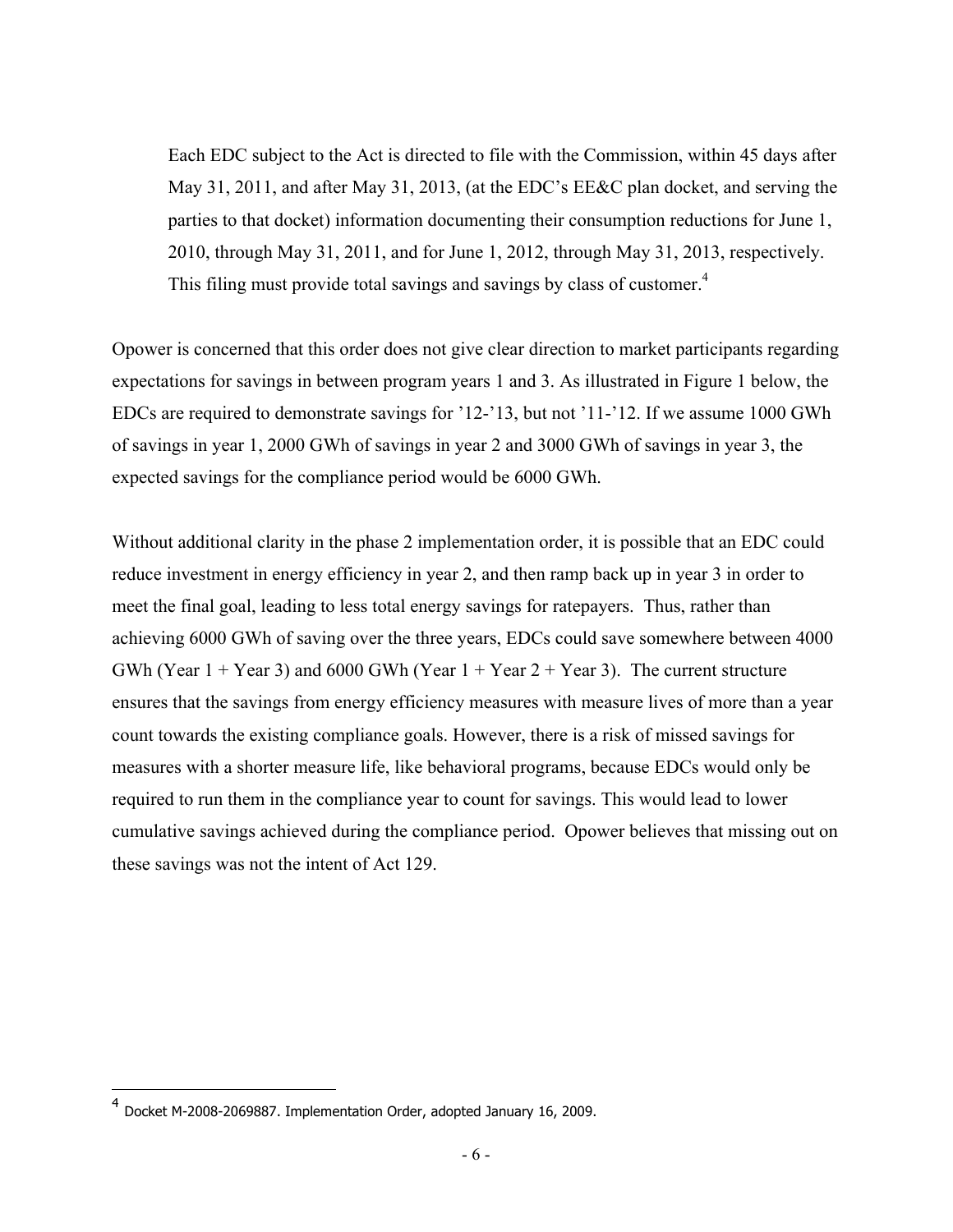#### **Figure 1**

# **What Savings COULD Look Like**

*(Note: TWh's are illustrative for simplicity)* 



Act 129 gives the Commission broad authority to "adopt additional required incremental  $OPEQ/WER$  reductions in consumption." Given that broad discretion, Opower recommends that the Commission set cumulative goals and annual "check-in" targets throughout the compliance period to ensure that the Commission clearly communicates expectations to market participants and delivers the intended level of energy savings for ratepayers.

## **2. Counting cumulative savings over a compliance period with annual goals is consistent with best practices for energy efficiency goal-setting in other states.**

Nearly half of the states in the U.S. have a mandatory energy efficiency resource standard (EERS) requiring utilities to achieve reductions in energy consumption. Many have similar standards to the one enacted in Pennsylvania, which count total savings over a particular compliance period. These states have targets in incremental years, but still require a total volume of savings, or "cumulative savings", by a target date (for examples, see Table 1 below).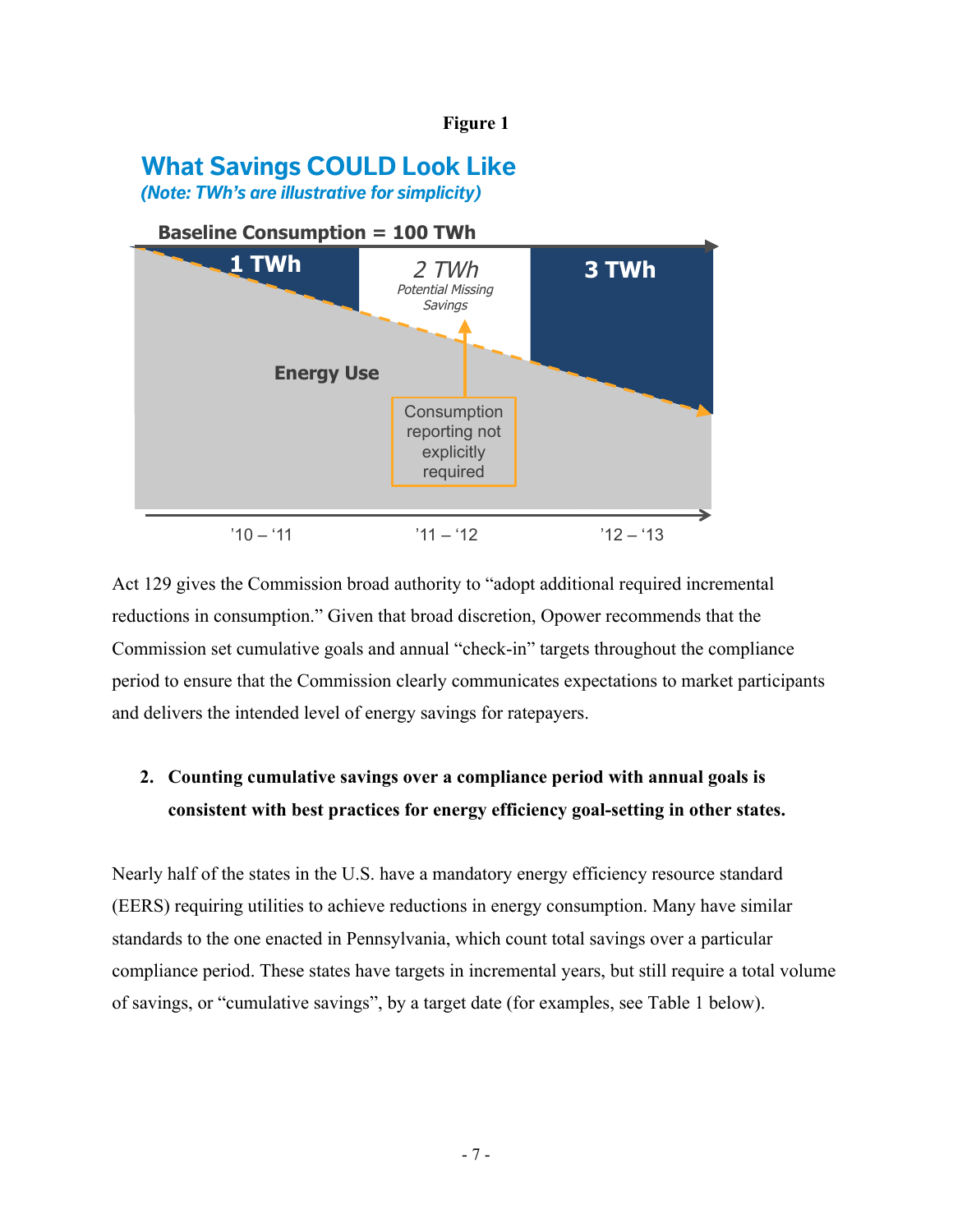| <b>State</b>   |                                                                                                                                                                                                                 | Authority                                   |
|----------------|-----------------------------------------------------------------------------------------------------------------------------------------------------------------------------------------------------------------|---------------------------------------------|
| Illinois       | Electric: 0.2% savings in 2008, ramping<br>up to 1% in 2012, 2% in 2015 and<br>thereafter<br>Natural Gas: 8.5% cumulative savings<br>by $2020$ (0.2% annual savings in 2011,<br>ramping up to $1.5\%$ in 2019). | Public Act 96-0033                          |
| Indiana        | $0.3\%$ annual savings in 2010, increasing<br>to 1.1% in 2014 and leveling at $2\%$ in<br>2016                                                                                                                  | Cause No. 42693,<br><b>Phase II Order</b>   |
| Maryland       | 15% per-capita electricity use reduction<br>bot by 2015, calculated against a 2007<br>baseline (10% by utilities)                                                                                               | MD PUC Code 7-211                           |
| Missouri       | (Note: not included in ACEEE report)                                                                                                                                                                            | 4 CSR 240-20.094<br>Demand-Side<br>Programs |
| New York       | Electric: 15% cumulative savings by<br>2015<br>Natural Gas; $\sim$ 14.7% cumulative savings<br>by 2020                                                                                                          | NY PSC Order, Case<br>07-M-0548             |
| North Carolina | Renewable Standard of 12.5% by 2021<br>for IOUs, with energy efficiency capped<br>at 25% of 2012-2018 targets and 40% of<br>2021 target.                                                                        | N.C. Gen Stat. 62-<br>133.8                 |

**Table 1. States Which Count Savings Cumulatively, and have Incremental Program Year Accounting<sup>5</sup>**

Illinois provides model implementation order language that combines cumulative goals with annual program year targets. Illinois law establishes incremental annual electric goals of 0.2% annual savings in 2008, ramping up to 1% in 2012, 2% in 2015 and thereafter, and natural gas goals of 8.5% cumulative savings by 2020 (0.2% annual savings in 2011, ramping up to 1.5% in 2019).<sup>6</sup> The implementation order clarifies these goals, making it clear that they are to be counted cumulatively, stating, "each year's energy efficiency and demand response goals are in addition to achievement of the previous year's goals." However, the statutory language that

<sup>&</sup>lt;sup>5</sup> Sciortino, Michael, Seth Nowak, Patti Witte, Dan York, and Martin Kushler. 2011. Energy Efficiency Resource Standards: A Progress Report on State Experience. American Council for an Energy-Efficient Economy. Available<br>at: http://aceee.org/research-report/u112

 $^6$  Public Act 095-0481; Implementation Order February 6, 2008. Docket 07-0540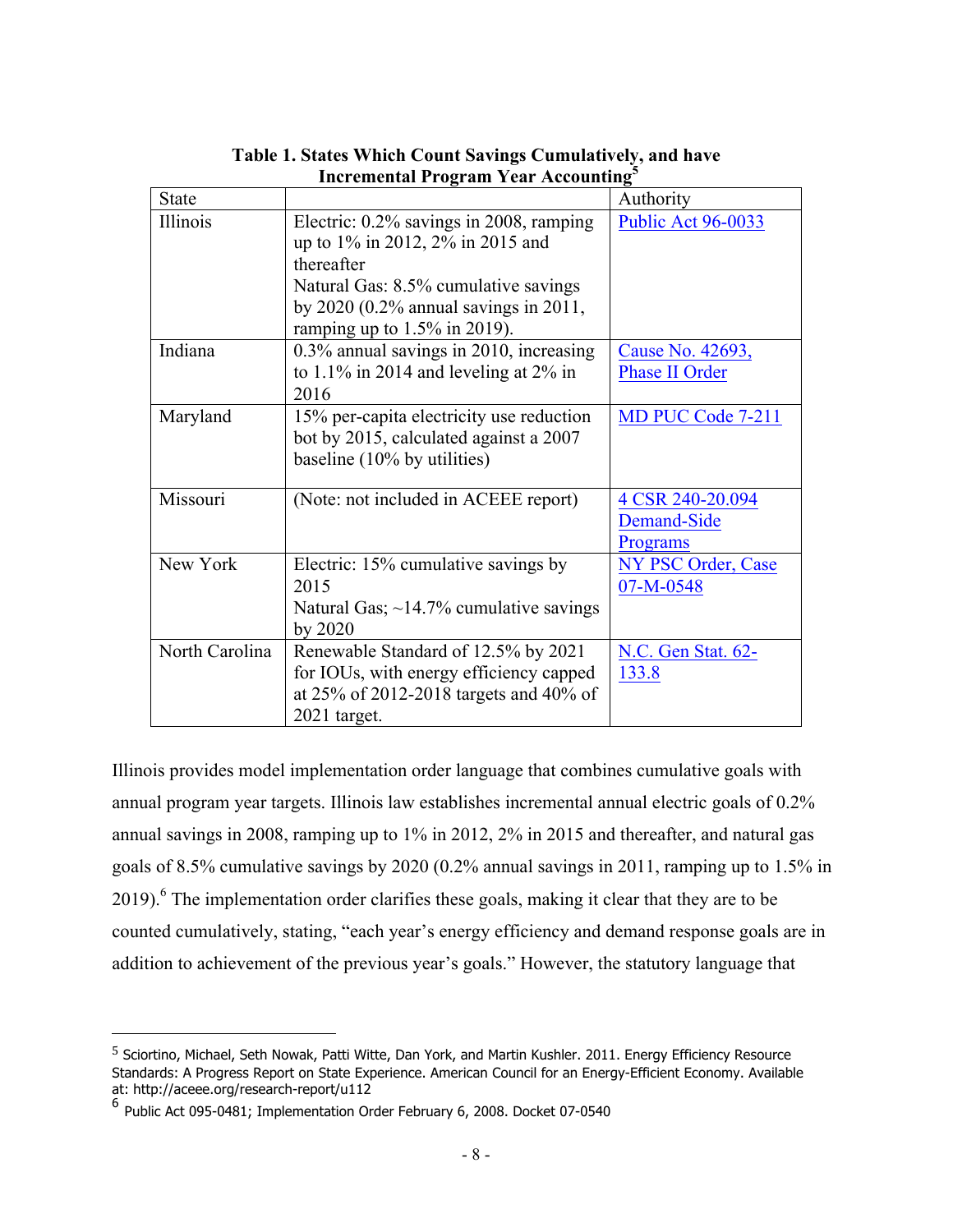insists on achievement of new energy savings each year ensures that new energy efficiency savings occur in each year.

Although the EERS language authorizing energy efficiency goals in each of the above states is different, all focus on counting total savings in each year from a baseline compliance year. Counting savings cumulatively from a set baseline helps guarantee that the full volume of energy efficiency savings is achieved over the life of the program. Identifying incremental goals without cumulative targets creates risk that a new program cycle will ignore savings that decay after the useful measure life from previous cycles. When measures installed in previous program cycles are no longer installed or operating, the savings from those measures are no longer available on the grid, creating "savings decay." In some cases, the programs will have induced behavioral change or market transformation such that the equipment will be replaced by another efficient unit, but in some cases the customer may revert to the original, "pre-measure" level of efficiency. In addition, a focus on cumulative savings helps utilities prioritize deeper, longer-term savings.

In its 2011 review of EERS progress across the United States, the American Council for an Energy-Efficient Economy notes that incremental targets within long-term compliance periods are important to ensure consistent savings:

"Another reason some states are falling below target levels in 2010 is that some EERS policies set long-term goals, which place emphasis on long-term, rather than annual achievements. Pennsylvania and Vermont, for example, set two- and there-year savings targets for 2011, respectively. Past experiences in Vermont and California have demonstrated that it is common for states to make a major push in the final year to make up for lower savings in prior years. This trend seems to be continuing in Pennsylvania, where savings in the first two quarters of its second program year far outpaced levels of its first.

(Vermont exceeded three-year targets for 2006-2008 due to 2008 savings that made up for shortfalls in the prior two years. California came close to meeting 2004-2008 goals due to 2008 savings that made up for shortfalls in the prior two years.)"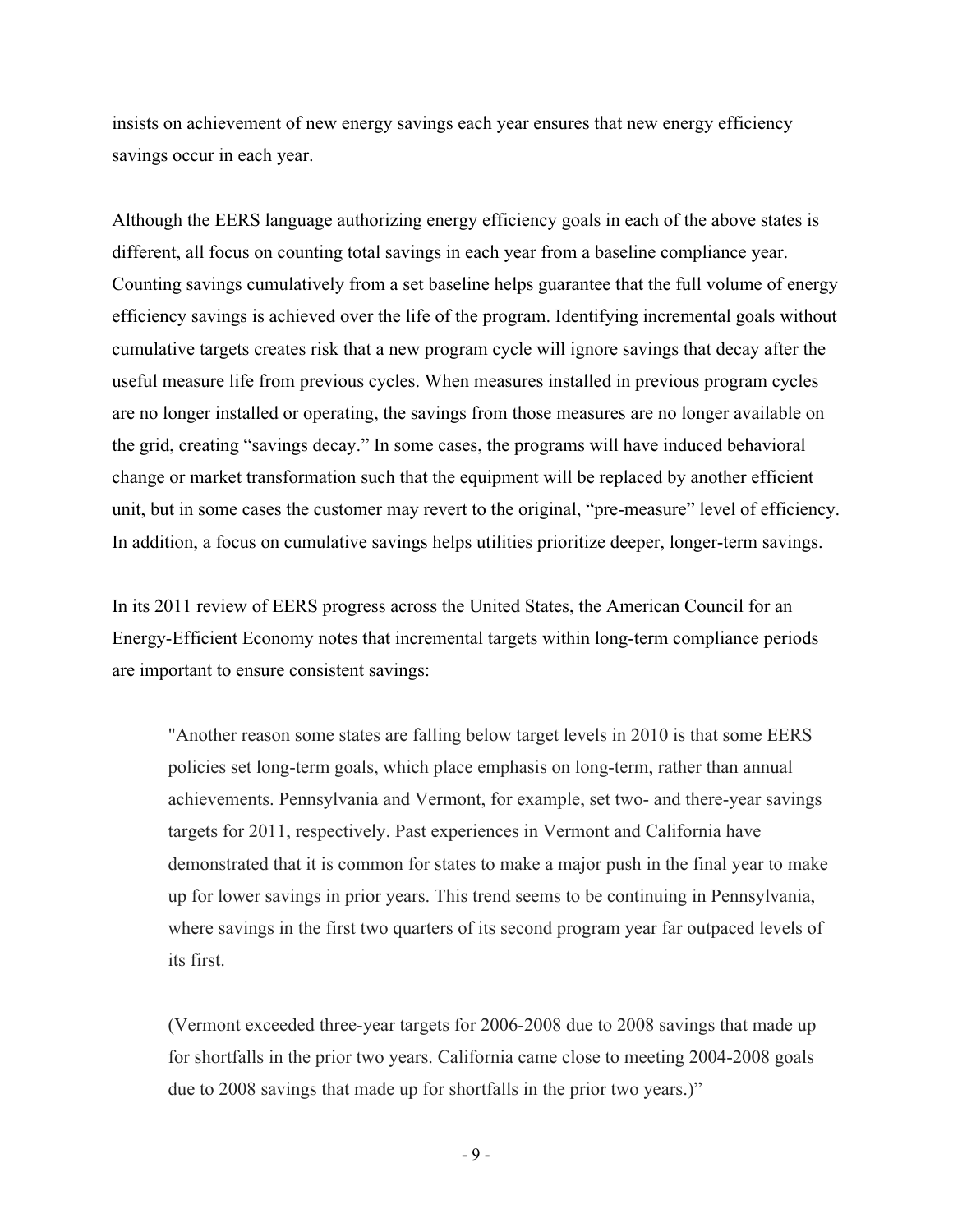Although these utilities eventually met the overall goals, annual goals would have helped ensure market consistency throughout the compliance period for vendors, businesses, and ratepayers in those states.

The Commission has clear authority to set "incremental targets," and Act 129 does not specify the nature of those incremental targets. For the aforementioned reasons, Opower advocates for the Commission to set clear annual goals with the expectation that savings should be counted cumulatively.

## **B. Length of second EE&C Program (Issue #2)**

Opower recommends that the Commission establish the second EE&C program for five years. A longer compliance period would create market certainty by ensuring uninterrupted, clear market signals to address barriers to energy efficiency adoption. A five-year compliance period allows the small energy efficiency providers in the Pennsylvania market to plan without worrying about possible shutdown of programs as they ramp up.

Another advantage of a longer compliance period is that it creates a longer planning time horizon, incentivizing deeper energy efficiency investment by the utilities. Further, Opower agrees with the Commission's points in the Secretarial Letter that a longer compliance period would reduce administrative burden on the commission and utilities, and therefore reduce overall program costs for ratepayers.

Theoretically, a shorter-term length could enable the use of more accurate forecasts regarding a consumer's ability to adopt energy efficiency (EE) measures. However, as long as utilities are given flexibility in program design and the ability to submit adjusted program plans in the event of market changes, a 5-year compliance period should not be problematic. In addition, setting a 5-year program cycle does not preclude the Commission from having a "mid-course correction" to goals, based upon a mid-cycle potential study.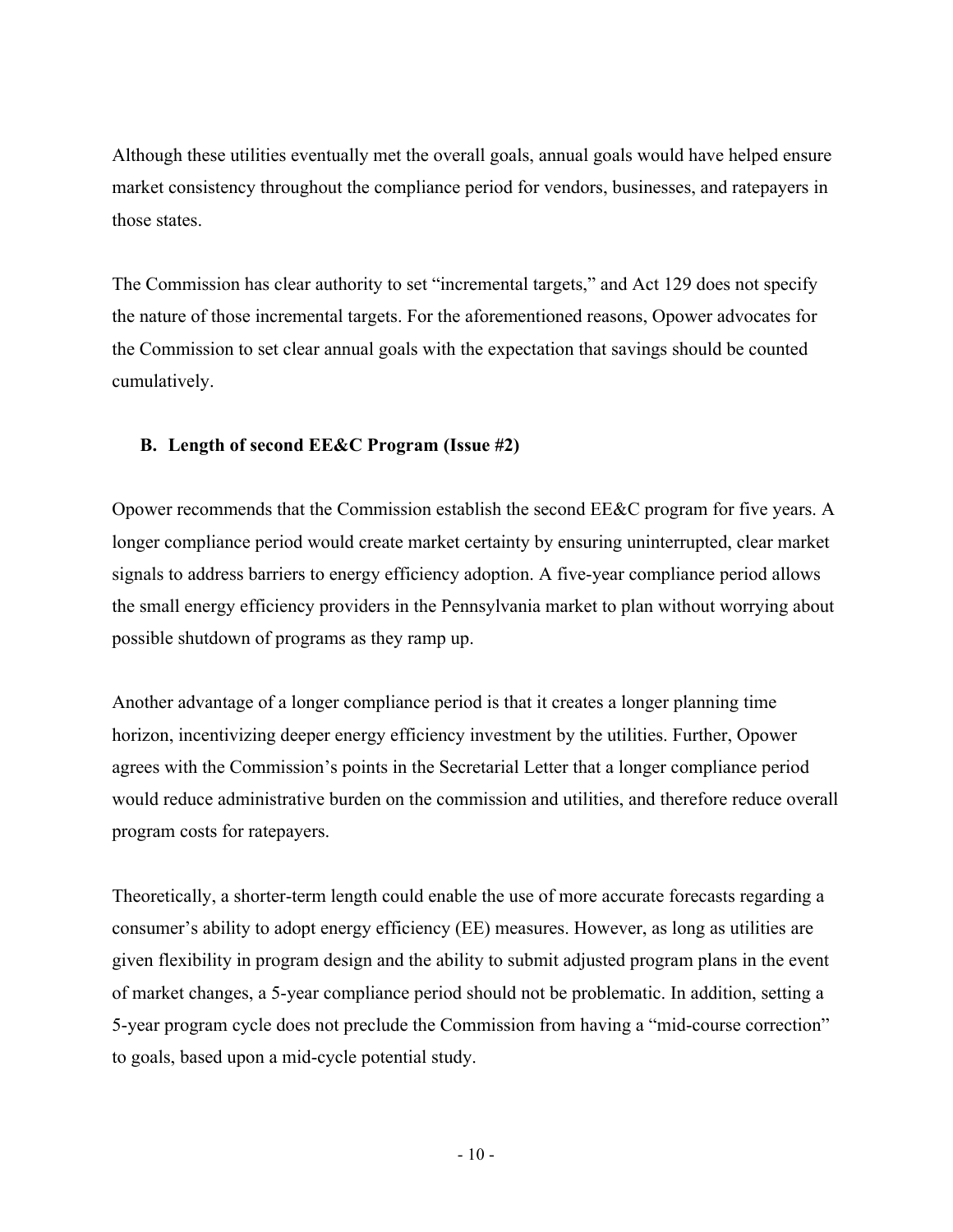### **II. Additional Issues**

### **C. Planning Timeline (Issue #1)**

In general, Opower is supportive of the timeline established in the Secretarial Letter and appreciates the staff's efforts to compress a busy timeline into the next 14 months to ensure program continuity.

However, Opower is concerned that the concurrent release of the Tentative Implementation Order, Statewide Evaluator's Pennsylvania Electricity Baseline Study Results, and Statewide Evaluator's Pennsylvania Electricity Market Potential Study Results on May 10, 2012 reduces transparency and could create delays later in the process.

Opower recommends releasing the SWE Pennsylvania Electricity Market Potential Study before the Tentative Implementation Order. The goals for Phase II of the EE&C program will be based on the potential identified in the potential study, so it is important that parties have ample time to review and comment on the study. There are often errors or oversights in initial potential study drafts, which is why states generally release the potential study first to allow comment and correction before basing a draft order on its conclusions.<sup>7</sup> By releasing the market potential study in advance of the Tentative Order, the Commission will increase transparency in the process and ensure that the Tentative Order is based on the best set of information.

## **D. Explore Performance Incentives for EDCs**

Without the appropriate regulatory structures, utilities do not have an economic incentive to help their customers be more energy efficient. Short term lost revenue between rate cases and reductions in the need for long-term supply-side investments, on which they can earn a rate of return, create a disincentive to pursue energy efficiency. Pennsylvania is one of only a few states with a policy that requires utilities to meet energy efficiency resource standard goals and

 $7$  For example, see Docket R.09-11-014 in California.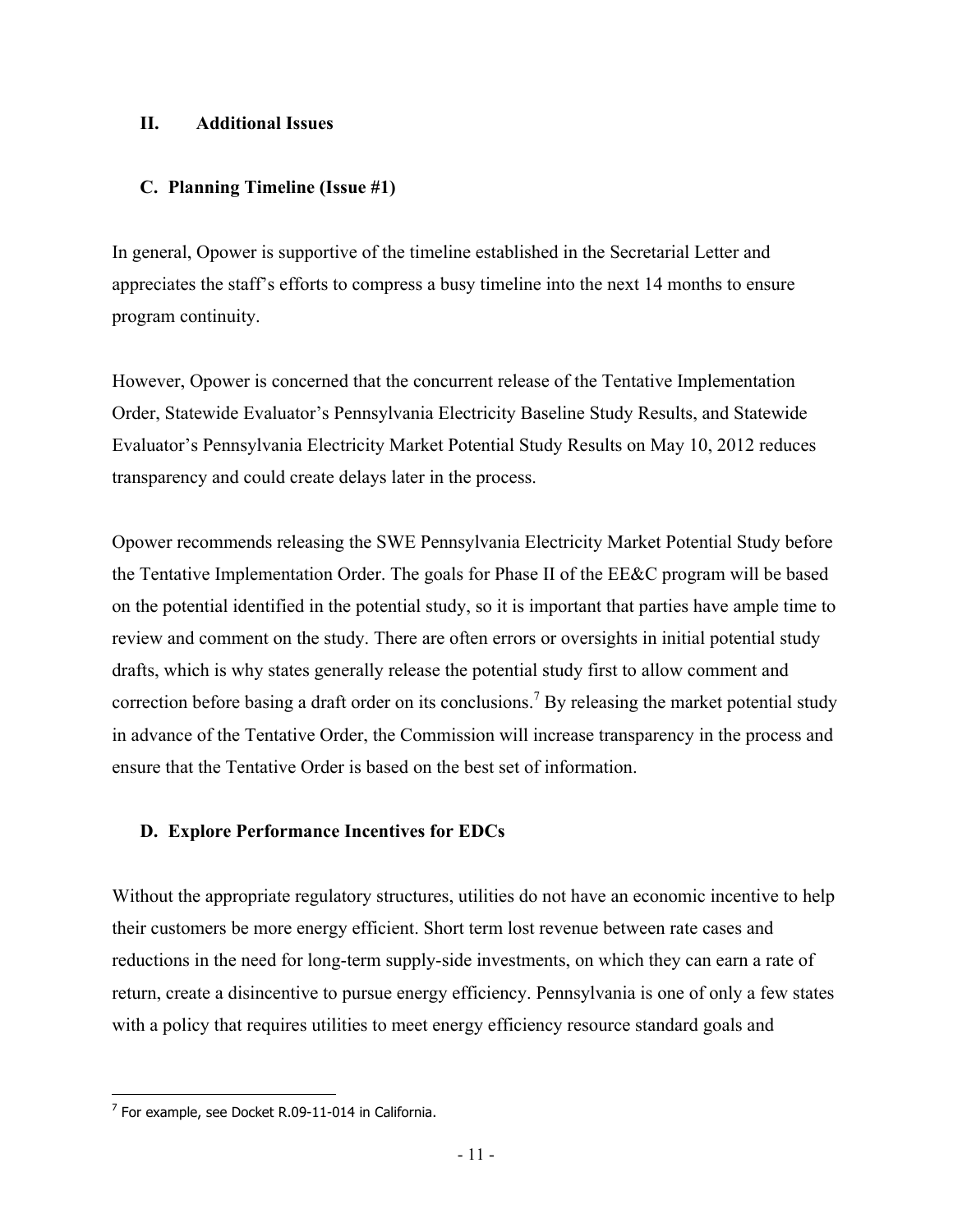includes a penalty for non-compliance, but neither lost revenue recovery nor performance incentives<sup>8</sup>.

Across the country, utilities have proven to be effective at reducing demand for energy when they are properly incentivized to do so. There are a variety of structures and mechanisms that can allow efficiency to compete more fairly with supply side alternatives. When properly designed, lost revenue recovery mechanisms can remove the "throughput disincentive", and performance incentives can create a positive incentive for successful utility-run efficiency programs.

Two illustrative states demonstrate how energy efficiency performance incentives can encourage utilities to meet and exceed goals.

- In Texas, where utilities have a performance incentive for every 2% they achieve beyond their efficiency goal, a local utility, Oncor, exceeded its statewide energy efficiency target by 85% percent in 2010.
- Colorado presents another successful example -- last May the Colorado Public Utility Commission (PUC) reaffirmed its strong commitment to energy efficiency. In addition to increasing its annual savings goal, the CPUC provided Public Service Company (PSCo) the ability to earn a percentage of net economic benefits from energy efficiency programs, program cost recovery, and lost revenue compensation. The company estimates that its electric program alone will result in \$227 million in net economic benefits for customers over the lifetime of energy efficiency measures installed due to its 2010 Demand Side Management (DSM) program.<sup>9</sup>

Act 129 did not establish performance incentives, but Opower believes that the Commission's broad rate-setting authority allows it to set rates of return for utility investments, which could enable the establishment of performance incentives for utilities. Act 129 requires cost recovery

<sup>&</sup>lt;sup>8</sup> Only Illinois and Ohio also have energy efficiency goals with penalties but no incentives. (Hayes, Sara et.al. Carrots for Utilities: Providing Financial Returns for Utility Investments in Energy Efficiency. Report U111).

<sup>9</sup> Sciortino, Michael, Seth Nowak, Patti Witte, Dan York, and Martin Kushler. 2011. Energy Efficiency Resource Standards: A Progress Report on State Experience. American Council for an Energy-Efficient Economy. Available at: http://aceee.org/research-report/u112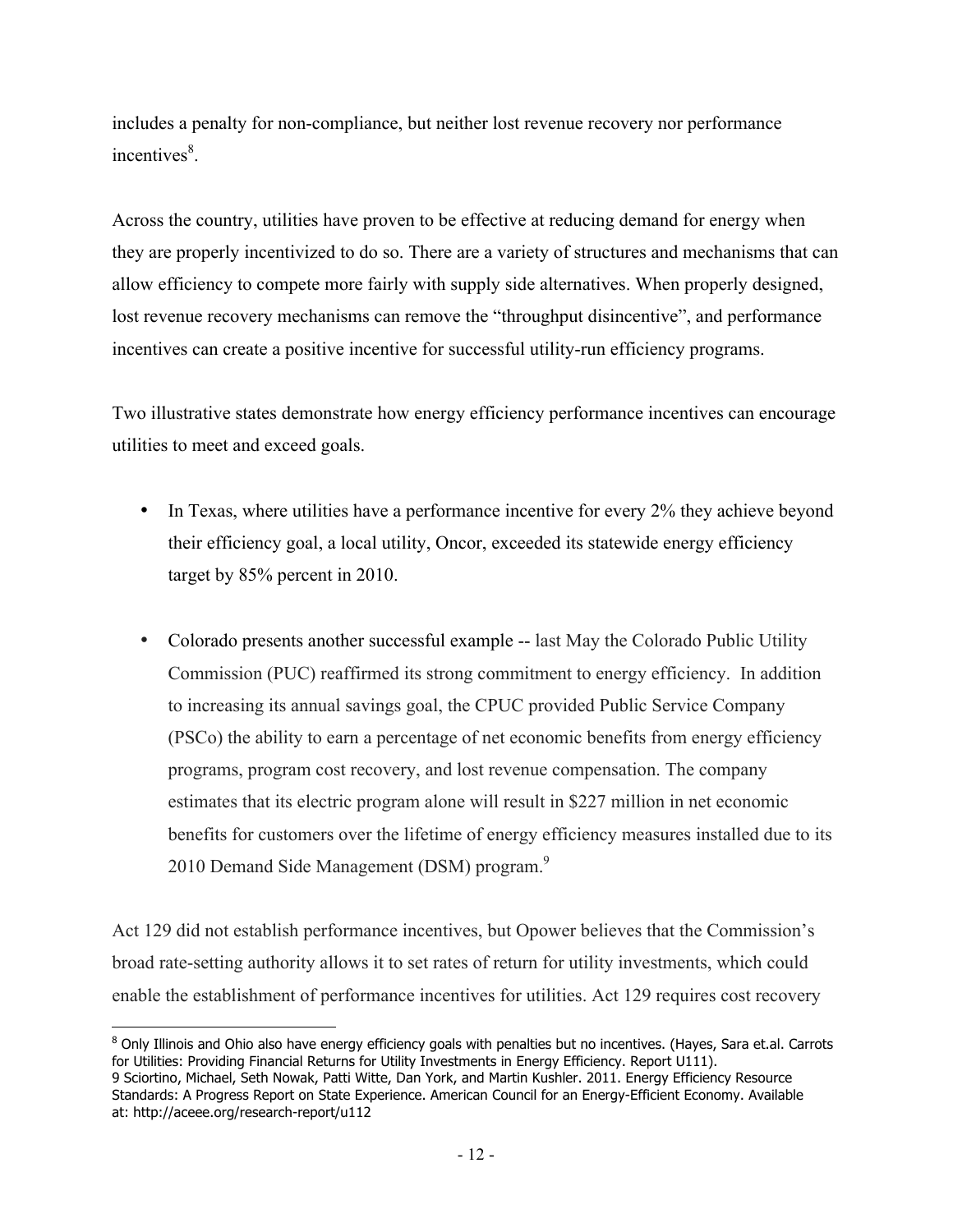of energy efficiency program administration expenses, but is silent as to whether a utility can be compensated in excess of that amount for performance incentives.10 Our interpretation is that the legislation does not prevent these incentives, which could allow the Commission to have authority to set incentives under its broader rate-setting authority.

Further, Act 129 specifically addresses both lost revenue recovery, which it sets as an unrecoverable cost, and penalties, which it establishes for EDCs that do not meet goals. The fact that it is so specific about these policies but does not address performance incentives may leave an opening for the commission to establish this type of policy.

Act 129 is very specific about lost revenue recovery, noting:

"In no event shall lost or decreased revenues by an electric distribution company due to reduced electricity consumption or shifting energy demand be considered any of the following:  $\dots$  (II) a recoverable cost."<sup>11</sup>

The absence of any explicit language preventing performance incentives, given that "decoupling and lost revenue recovery" is very explicitly prevented, suggests that there may be an opening for the Commission to establish these type of incentives.

The Pennsylvania Commission would not be alone in putting in place energy efficiency incentives for investor owned utilities through rulemaking rather than statute. A number of state commissions have used their discretion to establish performance incentives without direct statutory instruction, as described in the Table below.

| <b>State</b>  | <b>Authority for Utility Performance Incentives</b> <sup>12</sup> |
|---------------|-------------------------------------------------------------------|
| Arkansas      | Docket 08-137-U, Order No. 15                                     |
| New Hampshire | Order 23.574                                                      |
| New York      | Case 07-M-0548                                                    |

<sup>10</sup> 66 Pa. C.S. section 2806.1 (k)

 $11$  66 Pa. C.S. section 2806.1 (k)

 $12$  Institute for Electric Efficiency. State Electric Efficiency Regulatory Frameworks. June 2011.